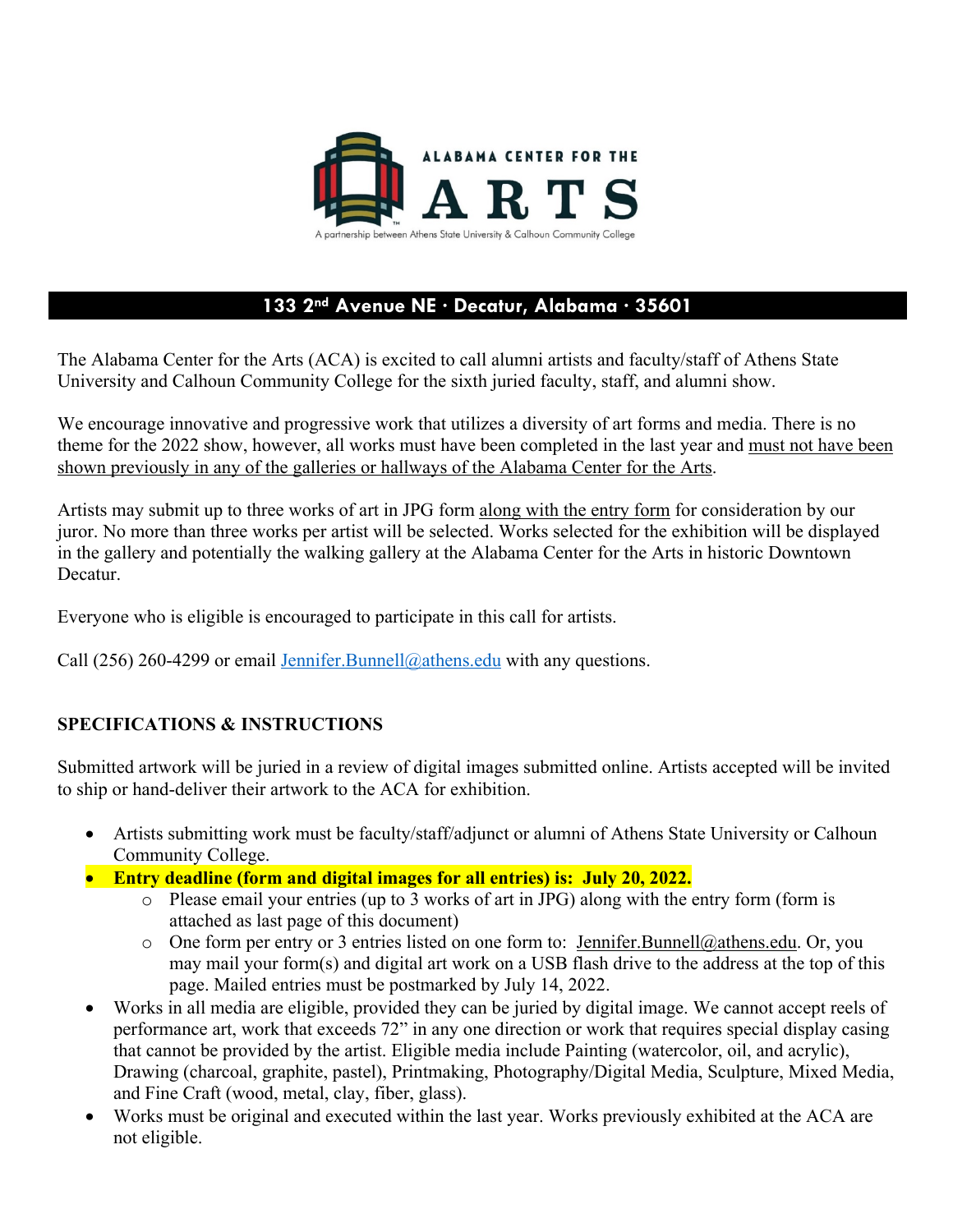- Works chosen for exhibition must be finished, dry, and ready to exhibit. Works must be framed and, where appropriate, glazed with Plexiglas (hand-delivered items may be glazed with glass). Plexiglas must be on work over 24"x30". No substitutions are allowed.
- Artwork which is intentionally unframed, such as stretched canvas, must have well-finished painted edges. Edges cannot be taped. **All wall and suspended work must be equipped with a secure wire hanging system (not just a hook).**
- The ACA reserves the right to eliminate any entry that is not reasonably adaptable to its physical facility (for example, a sculpture should fit within a hypothetical 12-foot cube; the horizontal dimension of any work should not exceed 12 feet).
- The ACA does not supply framing, hardware or wire. The gallery supplies a track hanging system for art to be displayed on the walls that are wall papered. Artwork or display materials to be directly affixed to the wall must have gallery approval. (Sticky tape is not acceptable.)
- Selected hanging art too heavy for the track system in the gallery will not be accepted.
- All work must be equipped for safe installation; gallery personnel will determine safety.
- Works considered too fragile for handling by gallery personnel will not be accepted.
- When two or three-dimensional work is unusually heavy or difficult to handle, timely assistance may be required of the artist. Prior notice must be given to ensure gallery floor or wall can bear weight load. Three-dimensional work must fit through a standard single door.
- The ACA has a limited number of display materials for 3-D work consult with gallery prior to installation. The artist is responsible for special security of artwork, such as jewelry.
- Artists whose works require electrical outlets or other special considerations should consult with gallery personnel prior to application.
- **After selections are made, all work delivered to the gallery must be catalogued through the "Gallery Intake Form" which will be provided at notification of acceptance.** Affixed to the back of the art must be a piece of paper with the following:
	- $\circ$  Artist name / Artist phone number & email / Title of the work, medium & price, or marked Not for Sale (NFS).

## **About your images:**

It is important that your images represent your work as accurately and professionally as possible. Artists must submit JPGs, with maximum size not to exceed 25MB. The ACA reserves the right to reproduce images of accepted entries for promotion of the exhibition in the media and online. The ACA reserves the right not to accept a work if it is significantly different from the digital image submitted.

#### **Sales:**

**All work included in the Faculty and Alumni Art Exhibition will be available for sale unless designated Not for Sale (NFS) by the artist. Prices will be available in the gallery, and purchased works will not be released until after the close of the exhibition.** Artists receive 100% of the monies from the sale of art. The sale of artwork is taxable, and all sales tax processing will be handled by the exhibitor. Sold artwork requiring shipment will be handled by the exhibitor with costs collected from buyer.

## **Liability:**

All work will be handled with care, but pieces submitted for exhibition are at the artist's risk. In the event of damage or theft, the ACA will not be held liable.

## **Agreement:**

Submission of an entry to this exhibition constitutes agreement on the part of the entrant to the conditions set forth in this competition.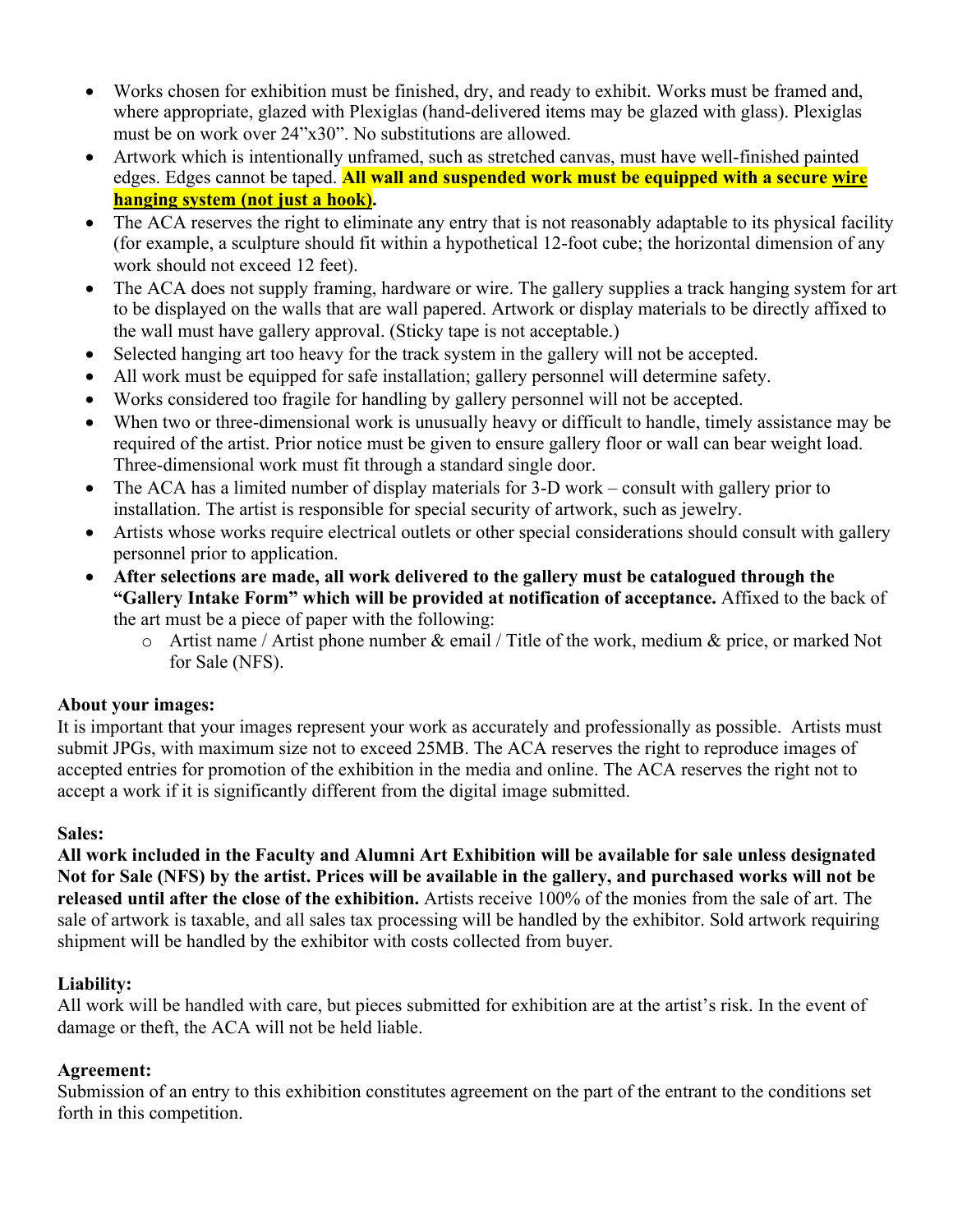#### **Pick-Up and Storage:**

When the exhibit ends, you may pick up your work no earlier than 8:00pm on the closing day of the exhibit. You must pick up your work within 72 hours of the closing day of the exhibit or notify the gallery if you will be late. The ACA is a non-collecting gallery with no storage space for purchased or donated works of art. Unless previous arrangements have been made, work not picked up will be subject to a fine of \$10.00 per piece, per week. Work left in storage longer than two weeks shall become the ACA's property and may be disposed of or used for fundraising purposes. There are no exceptions.

#### **For further information:**

Questions, contact, Jennifer Bunnell, ACA Director, at Jennifer.Bunnell@athens.edu, or 256-260-4299 during regular business hours (Monday-Thursday, 8:00am-4:30pm Central, Friday, 8:00am-12:00noon).

**Deadline: Entry form(s) & digital images MAILED on USB must be postmarked by: July 14, 2022** 

## **ACA Faculty & Alumni Show 2022 Juror – Philip R. Jackson**

Representational artist, **PHILIP R. JACKSON** is a Professor of Art at the University of Mississippi in Oxford where he currently teaches and heads the painting area. Jackson's work is included in the permanent collections of art museums in Evansville and Fort Wayne, Indiana; Huntsville, Alabama; Jackson and Meridian Mississippi. His paintings have been featured in numerous publications, including *Art in America*, *Southwest Art*, *American Art Collector*, and *American Artist Magazine.* Jackson has received awards from the Elizabeth Greenshields Foundation in Montreal, Canada; AIR Serenbe; Mississippi Museum of Art; Mississippi Arts Commission; Tyrone Guthrie Foundation in Monaghan, Ireland and numerous scholarly research grants from the University of Mississippi. He received his B.F.A. from the Columbus College of Art & Design in Columbus, Ohio, and his M.F.A. from Bowling Green State University in Bowling Green, Ohio. Jackson also studied abroad at Studio Art Centers International in Florence, Italy. He is a member of Zeuxis, a painting collective of artists focusing on the still life. His work is represented by the Chris Winfield Gallery in Carmel, California.

| Now $-$ July 20,   | Entries accepted (entries form and JPGs of art)                    |
|--------------------|--------------------------------------------------------------------|
| 2022               |                                                                    |
| July 20, 2022      | Entry deadline (form and JPGs) – no late entries will be accepted  |
| July 23-28, 2022   | Image jurying                                                      |
| July 28-29, 2022   | Artist notification of accepted and non-accepted entries           |
| July $29 -$ August | Receipt of artwork for exhibition, Monday-Thursday, 8am-4:30pm and |
| 5, 2022            | Friday, 8am-12pm (The ACA closes at 12noon on Fridays)             |
| August 11, 2022    | Exhibition opens to the public                                     |
| TBD (possibly      | Artists Reception (we encourage all participants to attend)        |
| Aug. 18, 19 or     |                                                                    |
| 25)                |                                                                    |
| October 28, 2022   | <b>Exhibition</b> closes                                           |
| October 31-        | Pick-up/return of works                                            |
| November 8,        |                                                                    |
| 2022               |                                                                    |

## **Exhibition Timeline:**